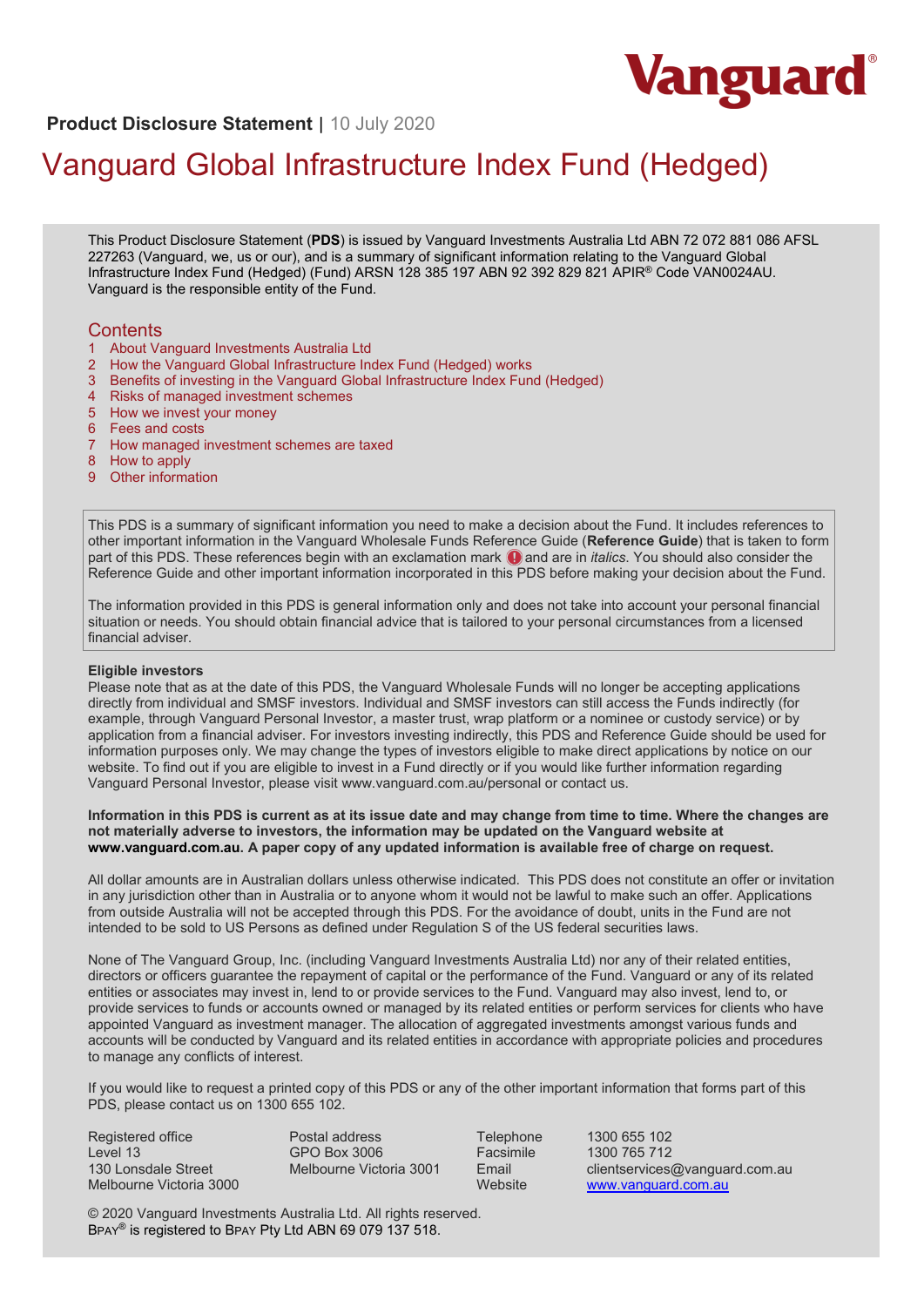# 1. About Vanguard Investments Australia Ltd

Vanguard Investments Australia Ltd ("Vanguard") is a wholly owned subsidiary of The Vanguard Group, Inc. The Vanguard Group, Inc. is one of the world's largest global investment management companies, with more than AUD \$8.6 trillion in assets under management as of 31 March 2020. In Australia, Vanguard has been serving financial advisers, retail clients and institutional investors for more than 20 years.

Vanguard is the responsible entity of the Fund. As responsible entity, Vanguard is solely responsible for the management and administration of the Fund. Vanguard is also the investment manager for the Fund and has appointed other entities within the Vanguard group of companies to provide investment management related services to the Fund. Investors will be notified of any future change in the investment manager of the Fund and this PDS will be updated accordingly.

The Fund holds units in another Vanguard fund (underlying fund) and is not expected to hold other securities in its own right. As such, the Fund operates without a separate custodian. The assets of the Fund are held by Vanguard as the responsible entity on trust for investors.

## 2. How the Vanguard Global Infrastructure Index Fund (Hedged) works

The Fund is a registered managed investment scheme. When you contribute money to a registered managed investment scheme, your money is pooled together with other people's money. Vanguard invests that money and manages the assets of the Fund on behalf of all scheme members. The Australian Securities & Investments Commission (ASIC) has a website www.moneysmart.gov.au that has more information about managed investment schemes.

The Fund is divided into units. As an investor, you acquire units in the Fund. A unit represents a beneficial interest in the assets of the Fund as a whole (but not to any particular asset). Under the Fund's constitution, Vanguard is permitted to establish different classes of units.

This PDS relates only to the wholesale class of units of the Fund.

## Unit prices

The value of a unit is determined by dividing the net asset value for the Fund (total assets less total liabilities) by the number of units on issue in that Fund at the time of valuation.

Units are usually valued daily, except on public holidays, if the market is closed or the Fund is suspended. The value of units will change from time to time as the market value of the assets in the Fund rises or falls. The price you pay when contributing to the Fund (buying units) or receive when withdrawing from the Fund (selling units) is calculated as follows:

- Buy price = net asset value per unit plus the buy spread
- Sell price = net asset value per unit minus the sell spread

The buy/sell spread for the Fund is Vanguard's reasonable estimate of the transaction costs that the Fund may incur to buy and sell assets when investing contributions and funding withdrawals. The buy/sell spreads are paid to the Fund to meet these expenses and are not received by Vanguard. Please refer to section 6. "Fees and costs" for any buy/sell spreads applicable to the Fund.

For information on unit prices visit our website or contact Client Services on 1300 655 102.

## Applications and withdrawals

Investors can acquire wholesale class units by completing the relevant application process. Subject to the minimum requirements in the table below and other applicable terms and conditions, you can increase your investment at any time by buying more units or decrease your investment by withdrawing or transferring some of your units.

| Initial investment    | \$500,000 <sup>A</sup> |
|-----------------------|------------------------|
| Additional investment | \$5.000                |
| Withdrawal            | \$1.000                |
| Transfer              | \$500.000 <sup>B</sup> |
| Account balance       | Nilc                   |

<sup>A</sup> Vanguard may accept a lesser amount at its discretion.

B Vanguard may allow you to transfer your units in the Fund to another person in Australia.

<sup>C</sup> Vanguard may impose a minimum account balance in the future.

In most circumstances, Vanguard permits investments via BPAY®.

Investors can request the withdrawal of all or part of their investment in the Fund by providing us with a withdrawal request. Withdrawals from the Fund are normally paid within three business days, however the constitution for the Fund allows withdrawal proceeds to be paid within a longer period. In some circumstances, including where there is a closure of a relevant market or exchange, a freeze on or suspension of withdrawals or during the first ten business days of July each year due to end of financial year activities for the Fund, members may not be able to withdraw their funds within the usual period upon request.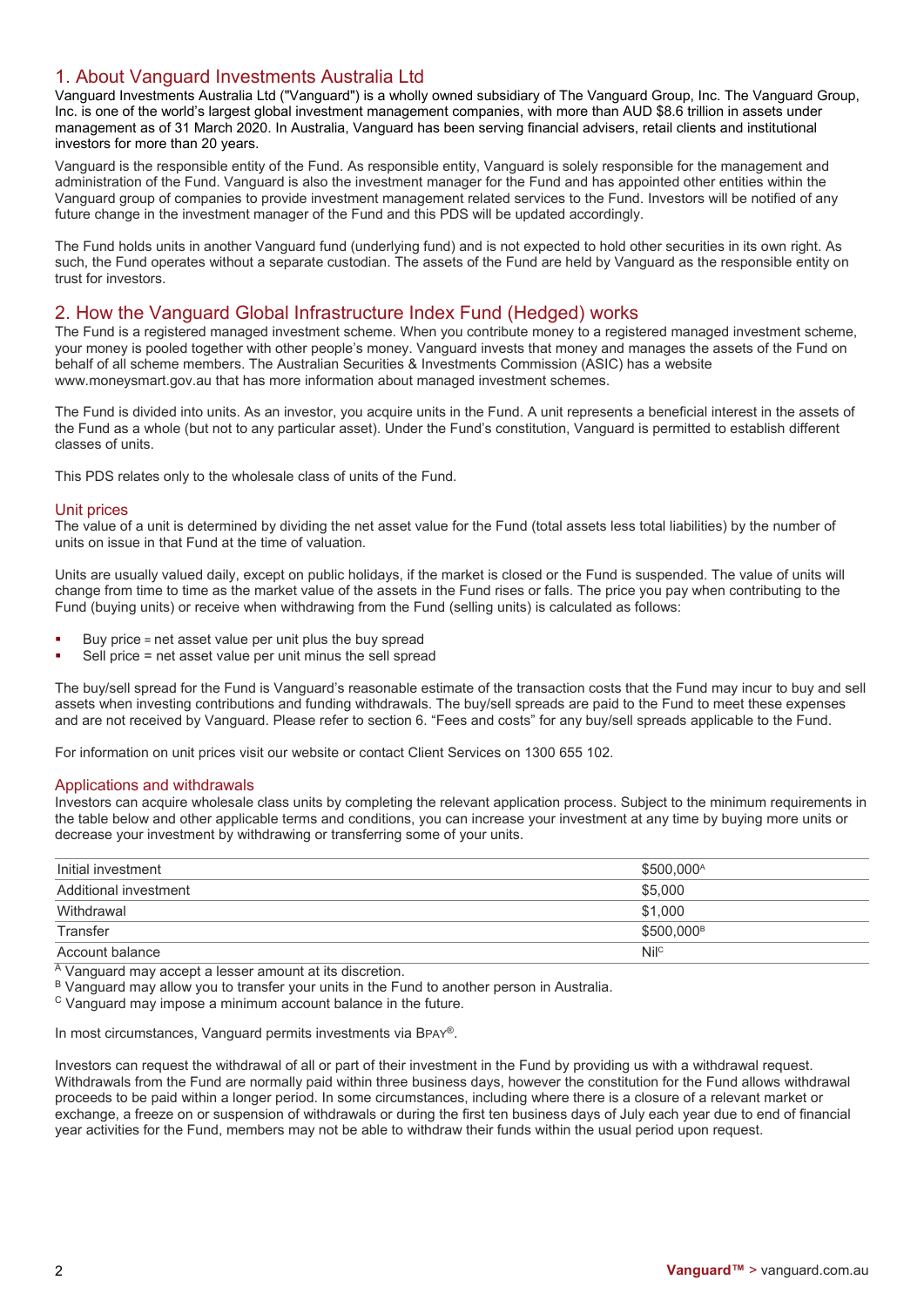## Fund distributions

Distributions may include income earned by the Fund or any other amounts that Vanguard considers appropriate for distribution. As at the date of this PDS, Vanguard intends for the distributions made by the Fund to be based on the taxable income earned by the Fund for each year. The income of the Fund will generally include income earned on holding and disposing of the assets of the Fund.

Where the Fund is an AMIT (see further "Taxation" section below), as distributions for each period may be based on estimates or exclude certain types of income, the amount distributed may differ to the income attributed to investors for tax purposes. Any income of the Fund that is not distributed for the period will either be held back for distribution in a later period in the same financial year, or accumulated in the Fund. Vanguard may from time to time, review its approach to distributions and elect to distribute on an alternative basis.

Distributions will generally be made on a quarterly basis, however Vanguard may elect to distribute at other times. Distributions will normally be paid within 10 business days following the end of the distribution period. The amount of distributions will vary from period to period and there may be periods in which no distribution is made. If this should occur, details will be available on our website.

Distributions are calculated on a per unit basis and will be paid to investors based on the number and class of units held as at the end of the distribution period.

You can choose to have your distributions:

- reinvested in additional units; or
- paid directly to a nominated Australian bank account.

If you do not make a choice, distributions will be automatically reinvested in additional units in the Fund. Where your distribution is reinvested, the units you receive will be issued to you without a buy spread being added to the price you pay for those units. Vanguard reserves the right to reinvest any distributions following the death of the investor even if the investor's representative requests the distributions to be credited to an Australian bank account.

You may change your choice for distribution payments by completing a Change of Details Form located on our website. To ensure that the change to your distribution payments is effective for an upcoming distribution period, you should submit a Change of Details Form to Vanguard at least 5 business days before the end of that distribution period.

*You should read the important information about applications, withdrawals (including BPAY® and transfers) and unit pricing in the Reference Guide before making a decision. Go to sections "Applications", "Withdrawals" and "Unit pricing" of the Reference Guide located at www.vanguard.com.au/offerdocuments. The material relating to applications, withdrawals and unit pricing in the Reference Guide may change between the time when you read this PDS and the day when you acquire the product.*

#### Indirect investors

You may invest in the Fund offered in this PDS indirectly (for example, through a master trust, wrap platform or a nominee or a custody service). If you invest in this manner certain information in this PDS may not be relevant to you such as: applications and withdrawals, Fund distributions, investor communication, fees and costs, how to open an account and cooling off rights. You should consult the offer document or client agreement through which you have invested.

# 3. Benefits of investing in the Vanguard Global Infrastructure Index Fund (Hedged)

The significant features and benefits of investing in the Fund include:

- Competitive long-term performance Vanguard's investment approach provides investors with an efficient way to capture longterm market performance.
- Diversification The Fund provides exposure to a diversified portfolio of securities, which means the Fund is less exposed to the performance fluctuations of individual securities. This moderates the volatility of the portfolio and 'smooths out' investment returns over time. The Fund provides exposure to a wide selection of available securities in the relevant index, generally holding significantly more securities than most active funds with the same benchmark. From time to time, however, the number of securities in a given index may reduce due to factors such as index rebalancing.
- Tax efficiency Vanguard's buy and hold strategy means that securities are generally held within a portfolio over a long period of time. If certain securities are held for more than 12 months, any capital gain (if applicable) on the disposal of those securities may be reduced under the capital gains tax discount rules - a tax efficient outcome for eligible investors.
- Low cost investing The Fund has low ongoing fees as we strive to minimise the costs of managing and operating the Fund. The Fund typically has low portfolio turnover resulting in low trading costs such as brokerage and other transaction costs.

The significant features and benefits of investing with Vanguard include:

- Stability and experience The Vanguard Group, Inc. established the world's first index mutual fund for individual investors in 1976 and has been a leader in low cost index investing ever since. In Australia, Vanguard leverages the scale, experience and resources of our established global business. Investing in the Fund allows you to access the knowledge and skill of Vanguard as a specialist investment manager.
- Client focus The Vanguard Group, Inc. was founded on a simple but revolutionary idea that an investment company should manage the funds it offers in the sole interest of its clients. From rigorous risk management to transparent pricing to plain talk communications, we put our clients' interest first
- Low costs Investors can't control the markets, but they can control the costs of investing. Providing low cost investments isn't a pricing strategy for us. It's how we do business. Vanguard's scale also helps to keep costs low.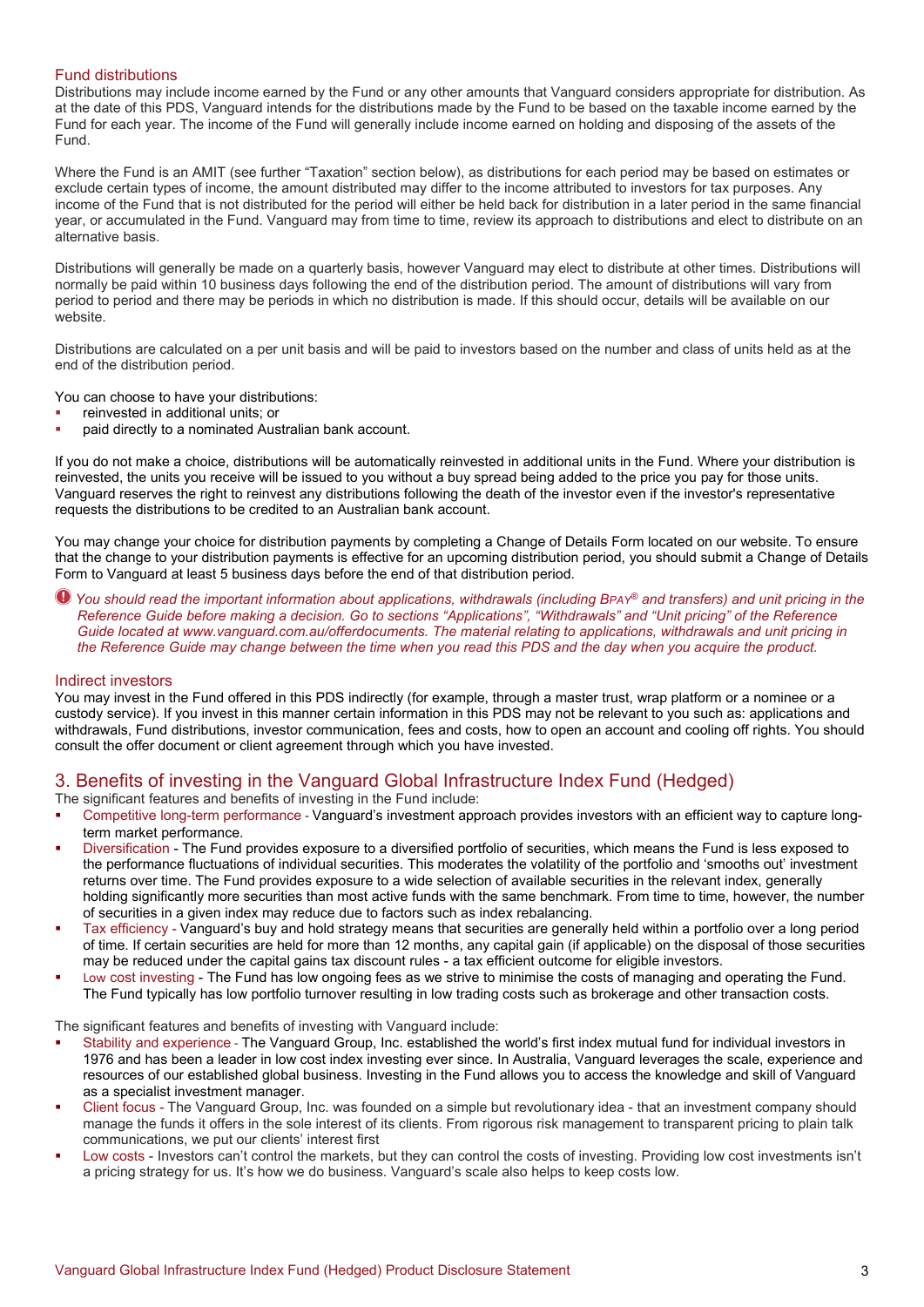## 4. Risks of managed investment schemes

All investments carry risk. It is important to keep in mind one of the principles of investing: the highest long-term returns may also carry the highest level of short-term risk. Different investment strategies carry different levels of risk, depending on the assets that make up the investment strategy.

It is important to understand that the value of the investments may go up and down, investment returns are not guaranteed and investors may lose some of their money. The level of returns may vary and future returns may differ from past returns. Laws affecting registered managed investment schemes may change in the future. The appropriate level of risk for each person depends on a range of factors, including age, investment time frame, where other parts of the investor's wealth are invested and the investor's risk tolerance.

## Significant risks of investing in the Fund

There is no guarantee that the value of your initial investment will be maintained. In other words, the value of your investment may rise or fall. Significant investment risks include:

- Market risk Market risk is the possibility that market returns will overall decline. Financial markets tend to move in cycles, with periods of rising prices and periods of falling prices. It is important to note that the value of your investment can be directly or indirectly impacted and that you may not get back what you invested in the Fund.
- Index inaccuracy risk The index provider does not generally accept liability for the accuracy or completeness of the index data. There is a risk that the index provider makes errors in the construction of the index which may not be identified and corrected for a period of time. Vanguard does not provide a warranty or guarantee for index provider errors. Therefore, the gains, losses, or costs associated with the index provider's errors will be borne by the Fund and its unitholders.
- Security specific risk The prices of securities the Fund invests in, either directly or indirectly (through a holding in another investment vehicle) can rise or fall independently of changes in the broad market. The Fund (and the underlying fund) is generally well protected from security specific risk through diversifying its holdings across a wide selection of available securities in the index.
- Currency risk There is the chance that the value of a foreign investment, measured in Australian dollars, will decrease because of unfavourable changes in currency exchange rates. The Fund mitigates currency risk by utilising forward foreign exchange contracts to hedge its currency exposure. Forward foreign exchange contracts are subject to derivative risk – please refer to 'Derivative risk' for further information.
- Derivative risk A derivative is a contract or financial product that derives its price from one or more underlying assets, reference rates or indexes. Derivatives are generally used as an instrument to gain market exposure or to hedge risk; however they also create exposure to additional risks. These additional risks include the possibility that the value of the derivative may fail to move in line with the underlying asset, the potential lack of liquidity of the derivative, or that the parties to the derivative contract may not be able to meet their obligations. Derivative contracts are not used to leverage the assets of the Fund or underlying funds.
- Counterparty risk The risk that the Fund (or its underlying fund) may incur a loss due to the failure of a counterparty to meet their obligations under a contract. The Fund's counterparties may include brokers, clearing houses and other agents. In relation to securities lending, there is a risk that a borrower defaults on its obligations to return securities. This may in turn lead to collateral and liquidity risks if the value of the collateral and/or liquidity of the replacement securities decreases. Vanguard seeks to mitigate the risks of its securities lending program through strict credit monitoring and requiring the provision of highly liquid collateral. See "Securities Lending" in section 5 for more information.
- Regulatory risk There is a risk that the Fund may be adversely impacted by a change in laws and regulations governing a security, sector or financial market, including in relation to tax. Regulatory risk may be higher when investing internationally due to the nature and actions of particular legal systems and/or regimes in effect.
- Fund risk Managed funds, in simple terms, pool the money of many individual investors. Therefore, investing in a managed fund may give rise to different outcomes as compared to investing in the underlying securities directly. As an investor in the fund, your investment returns may be impacted by the applications and withdrawals of other investors, the fees and costs imposed by the fund manager and different tax outcomes related to the tax laws applicable to the Fund. In addition, there is a risk that Vanguard could be replaced as the responsible entity and/or investment manager for the Fund, or the Fund could terminate.
- Manager risk The Fund (or its underlying fund) may fail to meet its investment objective due to Vanguard's (including where relevant, any related entities') investment selection or implementation processes which may cause the Fund to underperform its benchmark or other funds with a similar investment strategy.
- Operational risk There is a risk that Vanguard, or another service provider, will fail to adequately administer or report accurately in relation to the Fund or your investment in the Fund. There is also a risk that circumstances beyond Vanguard's control may prevent it from managing the Fund in accordance with its investment strategy. Such occurrences may include strikes, industrial disputes, fires, war, civil disturbance, terrorist acts, state emergencies and epidemics in Australia or in the countries where the underlying securities are held.
- Distribution risk Forward foreign exchange contracts are used to manage currency risk for the Fund. The return of the Fund is thus relatively unaffected by currency fluctuations. However, currency hedging involves costs and implementation risks due to the volatility of currency and securities markets, and this volatility may impact distributions from the Fund. For example, when the Australian dollar is appreciating relative to other currencies, the gains from currency hedging may result in significant additional income being distributed by the Fund (unless, where the Fund is an AMIT, Vanguard determines to accumulate this additional income). Conversely, when the Australian dollar is depreciating relative to other currencies, the losses from currency hedging can totally offset other income received by the Fund, which may result in no distribution for the period (unless Vanguard determines to make a cash distribution in any event).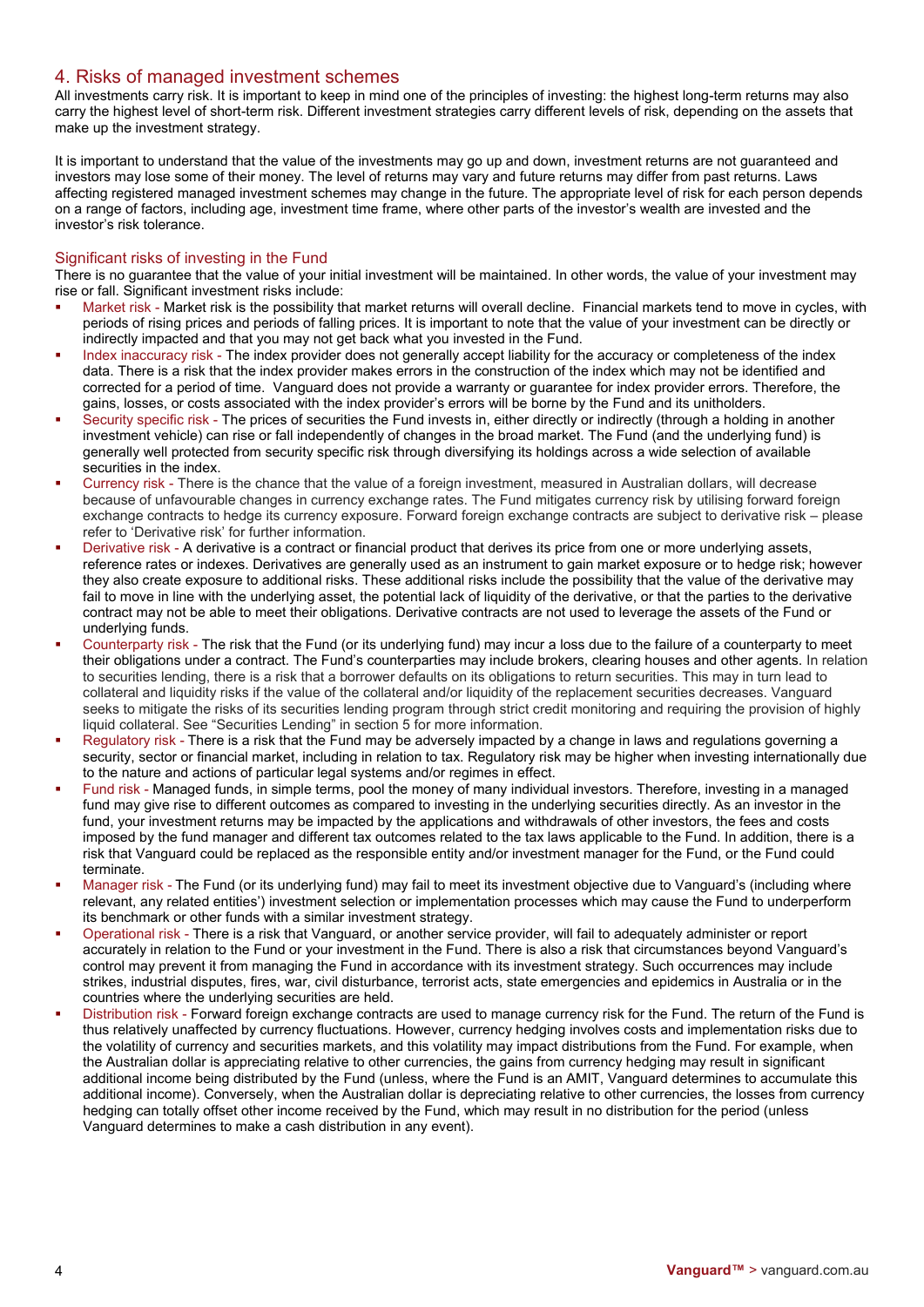## 5. How we invest your money

Warning: When it comes to choosing to invest in the Fund, you should consider the likely investment return, the risk and your investment timeframe.

## Investment strategy and investment return objective

The Fund seeks to track the return of the FTSE Developed Core Infrastructure Hedged into Australian Dollars Index (with net dividends reinvested), before taking into account fees, expenses and tax. The index comprises securities in developed countries, which provide exposure to transportation, energy and telecommunications infrastructure.

The Fund meets its investment strategy by investing in the Vanguard Global Infrastructure Index Fund, forward foreign exchange contracts and other derivatives. Vanguard may, at its discretion, commence investing directly in the securities that are, have been or are expected to be in the index.

The Fund is exposed to all of the securities in the index most of the time, allowing for individual security weighting to vary marginally from the index from time to time. The Fund may be exposed to securities that have been removed from or are expected to be included in the index.

The Fund may engage in securities lending. Securities lending is a common practice where holders of securities make short term loans of shares in return for a fee, to incrementally increase returns to investors.

| Strategic asset allocation*               | Global infrastructure securities (Hedged to AUD) 100%                                                                                                                 |  |
|-------------------------------------------|-----------------------------------------------------------------------------------------------------------------------------------------------------------------------|--|
| Minimum suggested investment<br>timeframe | Seven years.                                                                                                                                                          |  |
| Summary risk level                        | High – The potential for higher returns than lower risk investments, however there is the<br>higher potential for below-expected returns and/or some loss of capital. |  |
| Who it may suit                           | Investors seeking exposure to a diversified portfolio of global infrastructure securities that is<br>relatively unaffected by currency fluctuations.                  |  |

\*This is a targeted strategic asset allocation. In addition, cash or cash-equivalent instruments may be held (directly or through investing in a Vanguard fund) for the purposes of liquidity management and derivatives may be used to manage market exposure.

*You should read the important information about how we invest your money (including in relation to the use of derivatives, securities lending and cash management of the Fund) in the Reference Guide before making a decision. Go to section "How Vanguard invests" of the Reference Guide located at www.vanguard.com.au/offerdocuments. The material relating to how we invest your money in the Reference Guide may change between the time when you read this PDS and the day when you acquire the product.*

## Environmental, social, and ethical considerations

Vanguard does not take into account labour standards, environment, social or ethical considerations when selecting, retaining or realising investments in the Fund to track the performance of the benchmark index.

## Changing the investment strategy

Vanguard may from time to time vary the investment strategy of the Fund, including by changing the target benchmark for the Fund. Vanguard will notify investors of any such changes.

## 6. Fees and costs

**Did you know? Small differences in both investment performance and fees and costs can have a substantial impact on your long term returns. For example, total annual fees and costs of 2% of your investment balance rather than 1% could reduce your final return by up to 20% over a 30 year period (for example, reduce it from \$100,000 to \$80,000). You should consider whether features, such as superior investment performance or the provision of better member services, justify higher fees and costs. You may be able to negotiate to pay lower contribution fees and management costs where applicable. Ask the fund or your financial adviser.**

**To find out more:** If you would like to find out more, or see the impact of the fees based on your own circumstances, the **Australian Securities and Investments Commission (ASIC)** website (www.moneysmart.gov.au) has a managed funds fee calculator to help you compare different fee options.

#### Our fees and costs

The following table shows the fees and other costs you may be charged. This information can be used to compare costs between different simple managed investment schemes. These fees and costs may be deducted from your account balance, from the returns on your investment or from the Fund assets as a whole.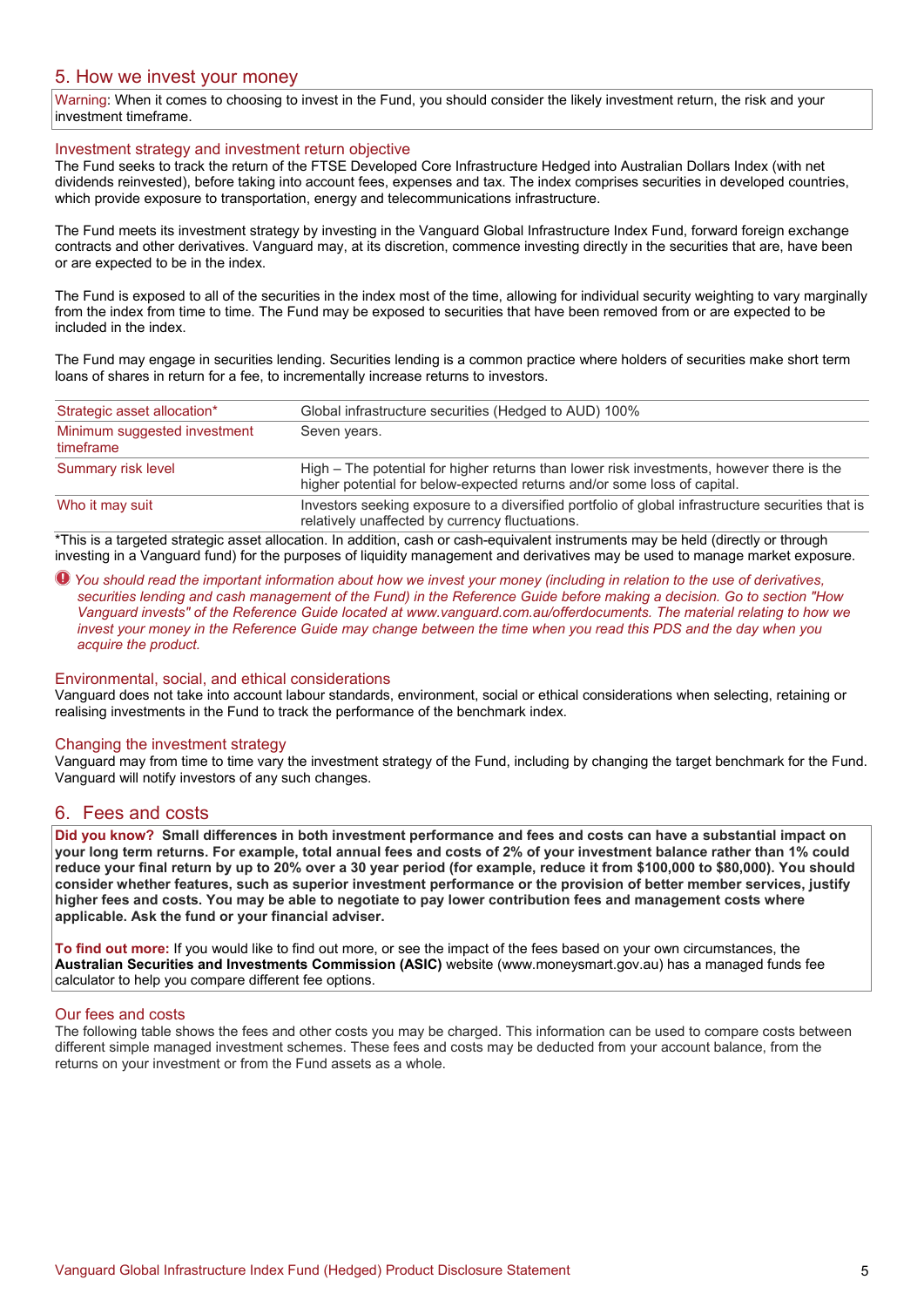Taxes are set out in section 7 of this PDS. You should read all the information about fees and costs because it is important to understand their impact on your investment.

| Type of fee or cost                              | <b>Amount</b>                                                                    |  |
|--------------------------------------------------|----------------------------------------------------------------------------------|--|
| Fees when your money moves in or out of the Fund |                                                                                  |  |
| Establishment fee                                | Nil                                                                              |  |
| Contribution fee                                 | Nil                                                                              |  |
| Withdrawal fee                                   | Nil                                                                              |  |
| Exit fee                                         | Nil                                                                              |  |
| Management costs                                 |                                                                                  |  |
| The fees and costs for managing your investment  | Vanguard's management fee<br>$0.52\%$ p.a.*<br>$0.00\%$ p.a.**<br>Indirect costs |  |

\*The amount of this fee may be negotiated.

\*\*Indirect costs are based on an estimate as at the date of this PDS and may vary over time. Vanguard may update indirect cost information on its website where the overall change to the management cost is not materially adverse to investors.

Buy/sell spreads apply to the Fund. As at the date of this PDS, a buy spread of 0.12% is charged on each contribution and a sell spread of 0.12% is charged on each withdrawal. This amount is reflected in the buy price and sell price respectively for units in the Fund and is not separately charged to the investor.

Vanguard may vary the buy/sell spreads from time to time, including increasing these costs without notice when it is necessary to protect the interests of existing investors and if permitted by law. The updated information will be disclosed on our website.

The management fee for the Fund incorporates Goods and Services Tax (GST) after taking into account any expected input tax credits. Vanguard may change fees or introduce fees without your consent if permitted by the constitution for the Fund. At least 30 days prior notice will be given to unitholders before any management fee increase.

## Additional explanation of fees and costs

#### Example of annual fees and costs

The following table provides an example of how the fees and costs for the Fund can affect your investment over a one year period. You should use this table to compare this Fund with other simple managed investment schemes.

| Example - Vanguard Global<br>Infrastructure Index Fund (Hedged) |               | Balance of \$500,000 with a contribution of \$5,000 during year                                                                                                                                                                             |
|-----------------------------------------------------------------|---------------|---------------------------------------------------------------------------------------------------------------------------------------------------------------------------------------------------------------------------------------------|
| <b>Contribution fees</b>                                        | Nil           | For every additional \$5,000 you put in, you will be charged \$0.                                                                                                                                                                           |
| PLUS management costs comprising:                               | $0.52\%$ p.a. | And, for every \$500,000 you have in the Fund you will be charged<br>\$2,600 each year.                                                                                                                                                     |
| Vanguard's management fee                                       | $0.52\%$ p.a. |                                                                                                                                                                                                                                             |
| Indirect costs                                                  | $0.00\%$ p.a. |                                                                                                                                                                                                                                             |
| <b>EQUALS</b> cost of fund                                      |               | If you had an investment of \$500,000 at the beginning of the year and<br>you put in \$5,000 during that year you will be charged fees of \$2,600 <sup>AB</sup> .<br>What it costs you will depend on the fees you negotiate with Vanguard. |

A Assumes that the \$5,000 contribution occurs on the last day of the year and that there is a constant account balance of \$500,000 throughout the year. Additional fees may apply.

B A buy spread of 0.12% would also apply. For every \$5,000 you put in, you will be charged \$6.00.

If you consult a financial adviser, you may have to pay additional fees to the adviser. Please refer to your Statement of Advice for details of these fees (if any).

#### Management costs

Management costs are made up of Vanguard's management fee that is deducted from the returns of the Fund and may include indirect costs.

The management fee is Vanguard's remuneration for managing and overseeing the operations of the Fund. Any expenses that Vanguard may recover from the Fund are paid out of this management fee and are not an additional cost deducted from the assets of the Fund. The amount of this fee can be negotiated. Where the Fund invests in an underlying Vanguard fund which is managed by Vanguard, Vanguard's management fee in the underlying fund is fully rebated back to the Fund and so does not need to be counted in indirect costs for the Fund.

Indirect costs refers to the fees and other management costs (if any) arising from underlying funds and the costs of certain over-thecounter derivatives. Indirect costs are not an additional fee paid to Vanguard. The indirect costs are based on an estimate as at the date of this PDS and may vary over time. Vanguard may update indirect cost information on its website where the overall change to the management cost is not materially adverse to investors.

Vanguard has a managed funds fee calculator on our website that can be used to calculate the impact of fees and costs on your account balance. The Australian Securities & Investments Commission (ASIC) also has a managed funds fee calculator on their website at www.moneysmart.gov.au that can be used to calculate the impact of fees and costs on your account balance.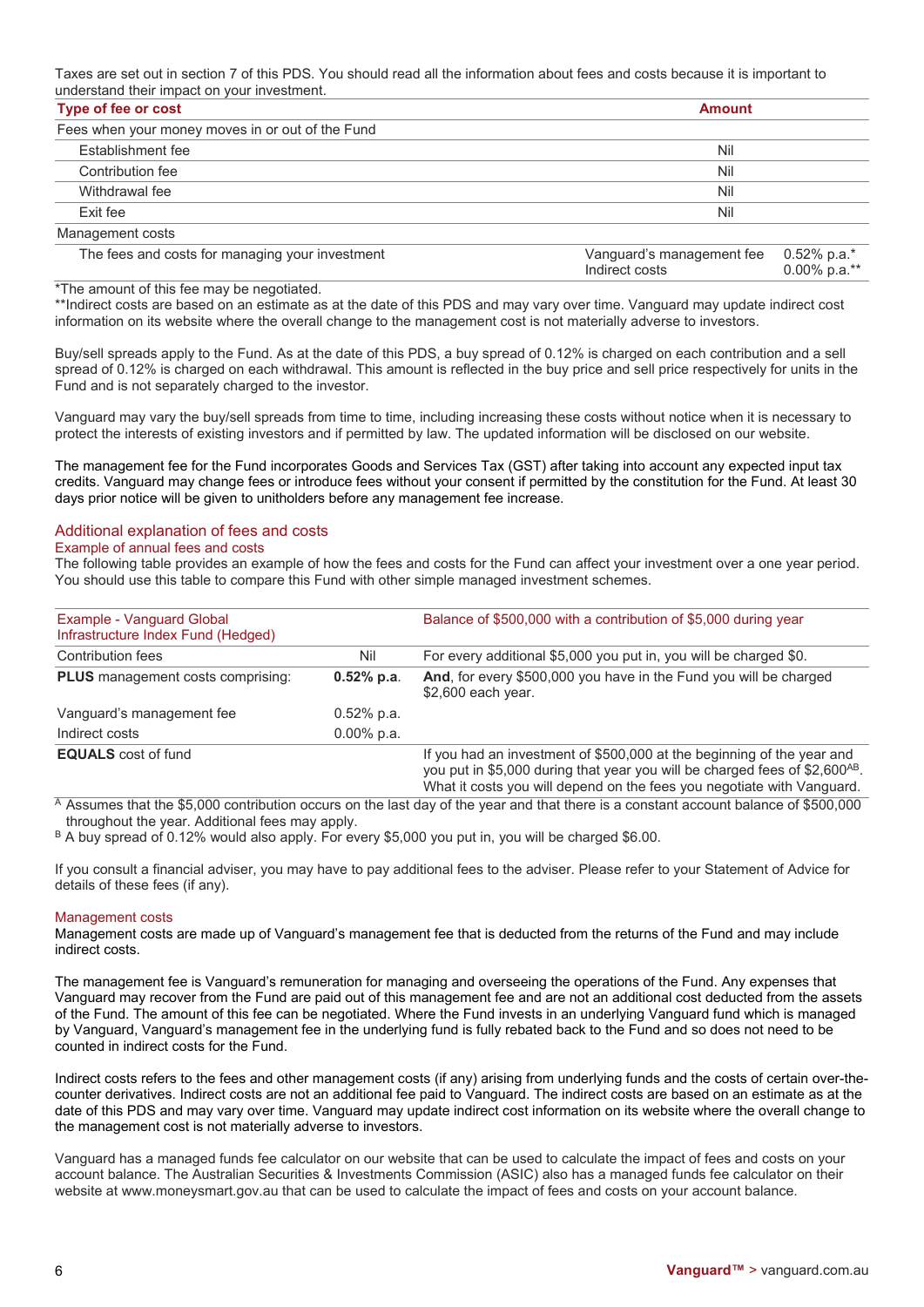*You should read the important information about fees and costs in the Reference Guide and transaction and operational costs in the Vanguard Transactional and Operational Costs Guide before making a decision. Go to section "Fees and costs" of the Reference Guide and the Vanguard Transactional and Operational Costs Guide located at www.vanguard.com.au/offerdocuments. The material relating to fees and costs in the Reference Guide and the Vanguard Transactional and Operational Costs Guide may change between the time when you read this PDS and the day when you acquire the product.*

## 7. How managed investment schemes are taxed

Warning: Investing in a registered managed investment scheme is likely to have tax consequences. You are strongly advised to seek professional tax advice.

Registered investment schemes generally do not pay tax on behalf of members. However, Vanguard may be required to withhold tax from each distribution at the relevant withholding tax rates under certain circumstances. You are assessed for tax on any income and capital gains generated by the registered managed investment scheme to which you are entitled.

The information below is a brief summary of the taxation information relating to Australian tax residents who hold their fund units on capital account for income tax purposes. It assumes that the Fund qualifies as and elects to be an Attribution Managed Investment Trust (AMIT). Please refer to the website for the current taxation status of the Fund.

As an AMIT, Vanguard will seek to attribute all of the taxable income of the Fund to investors each financial year. It is possible for investors to be attributed taxable income without receiving equivalent amounts of cash distributions. In this case, investors may be entitled to an increase in the tax cost base of their units.

Investors may be liable to pay tax on capital gains realised on the sale of units in the Fund, either by withdrawal or transfer. There may also be a distribution and/or attribution of taxable income associated with a withdrawal from the Fund in certain circumstances, such as where the size of the withdrawal exceeds a certain threshold.

Should the Fund not qualify as an AMIT at any time in a financial year, then Vanguard expects to pay cash distributions based on the Fund's taxable income. In this case, investors will be assessed for tax on their share of the net taxable income of the Fund (both income and capital gains generated by the Fund) in the year to which their entitlement relates, irrespective of whether the income is reinvested in additional units or the income payment occurs at a later date.

*You should read the important information about taxation in the Reference Guide before making a decision. Go to section "Taxation" of the Reference Guide located at [www.vanguard.com.au/offerdocuments.](http://www.vanguard.com.au/referenceguide) The material relating to taxation in the Reference Guide may change between the time when you read this PDS and the day when you acquire the product.* 

# 8. How to apply

# To invest in the Fund:<br>1. Read this PDS.

- Read this PDS.
- 2. Read the important information referenced in the Reference Guide.
- 3. Complete the applicable Vanguard Wholesale Funds Application Form. We need to collect this information in order to process your application, including to comply with Anti-Money Laundering and Counter-Terrorism Financing legislation.
- 4. Read and sign the declaration in the Application Form.
- 5. Attach your supporting identification documents, including any power of attorney authorisations.
- 6. Lodge your Application Form together with your supporting identification documents. We recommend that you keep copies for future reference.

For more information about the process to apply, please refer to the Reference Guide and the Application Form itself.

Vanguard may, in its absolute discretion, accept or refuse to accept, in whole or in part, any application or subscription for units. Vanguard need not give any reason for refusal. If for any reason Vanguard refuses or is unable to process your application to invest in the Fund, Vanguard will, subject to any legal and regulatory requirements, return your application money to you. You will not be entitled to interest on your application money in this circumstance. Vanguard is unable to process your application until all required information and/or supporting documentation is received.

## Cooling off

If you invest \$500,000 or more in the Fund, you will generally be considered a wholesale investor. Wholesale investors, as defined in the *Corporations Act 2001 (Cth),* do not have cooling off rights in relation to making an investment in the Fund.

However, if we exercise our discretion to accept an investment of less than \$500,000 in the Fund, you may have the same cooling off rights as a retail investor. Retail investors have the right to a 14 day cooling off period during which time you may request in writing that Vanguard repay your investment. The 14 day period commences either from the time the investment is confirmed by Vanguard or 5 business days after the units are issued, whichever is the earlier. The amount repaid to you under the cooling off provisions may be less than the amount you invested. The amount repaid will be based on the sell price applicable for the day the request is received, and may be reduced by tax or duty paid or payable by you in relation to the acquisition and termination of the investment.

The right to cool off may not apply if you invest indirectly (for example, through a master trust, wrap platform or a nominee or a custody service), even if you are a Retail investor. Indirect investors should seek advice from their platform operator or consult the relevant platform guide or similar type document as to whether cooling off rights apply.